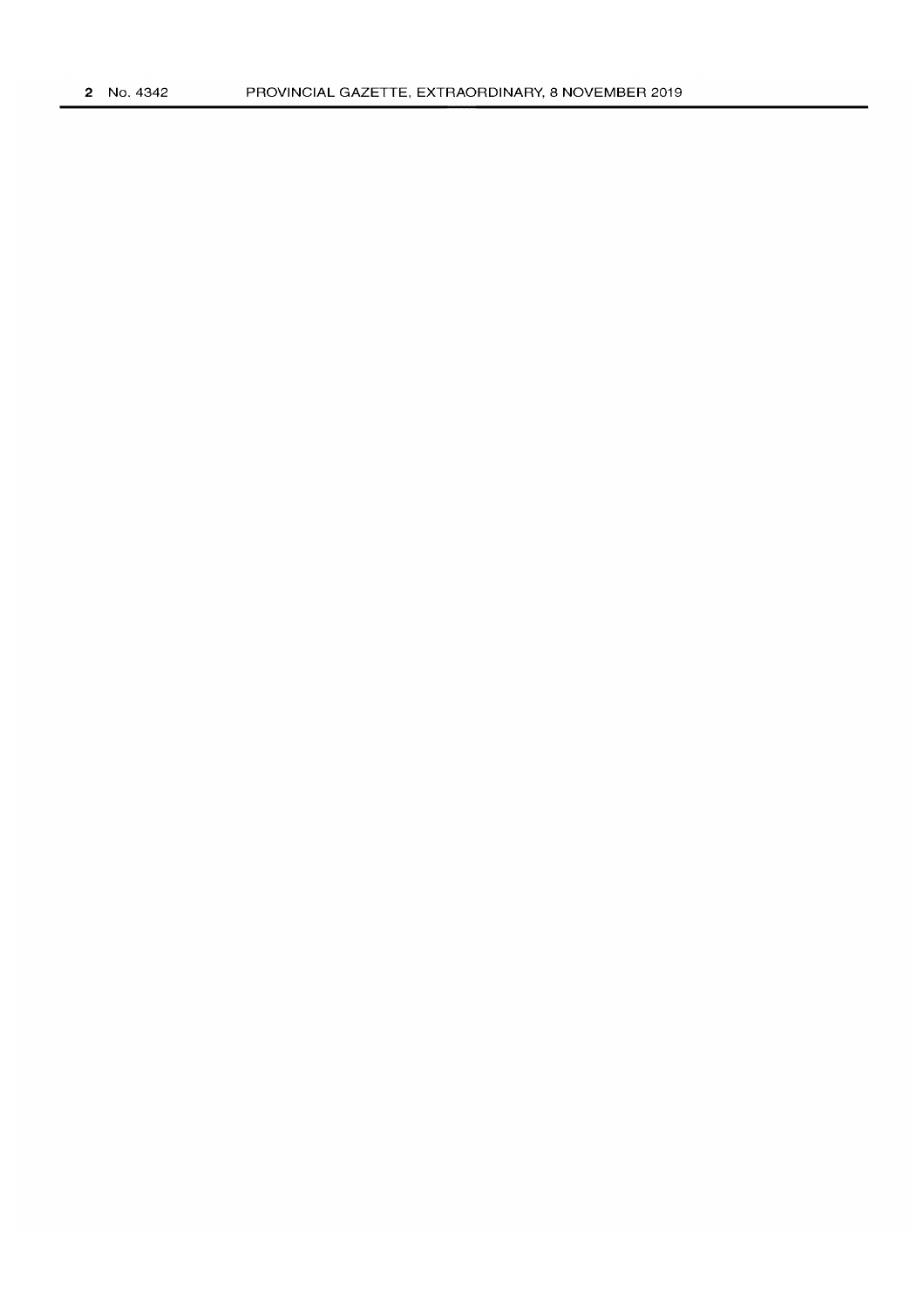## **CONTENTS**

|            |                                                                                                       | Gazette<br>No. | Page<br>NΩ |
|------------|-------------------------------------------------------------------------------------------------------|----------------|------------|
|            | LOCAL AUTHORITY NOTICES • PLAASLIKE OWERHEIDS KENNISGEWINGS                                           |                |            |
| 275<br>276 | Eastern Cape Liquor Act (10/2003): Notice of lodgement of applications for removal of certificate of  | 4342           |            |
|            |                                                                                                       | 4342           |            |
| 277        | Eastern Cape Liquor Act (10/2003): Notice of lodgement of applications for transfer of certificate of | 4342           |            |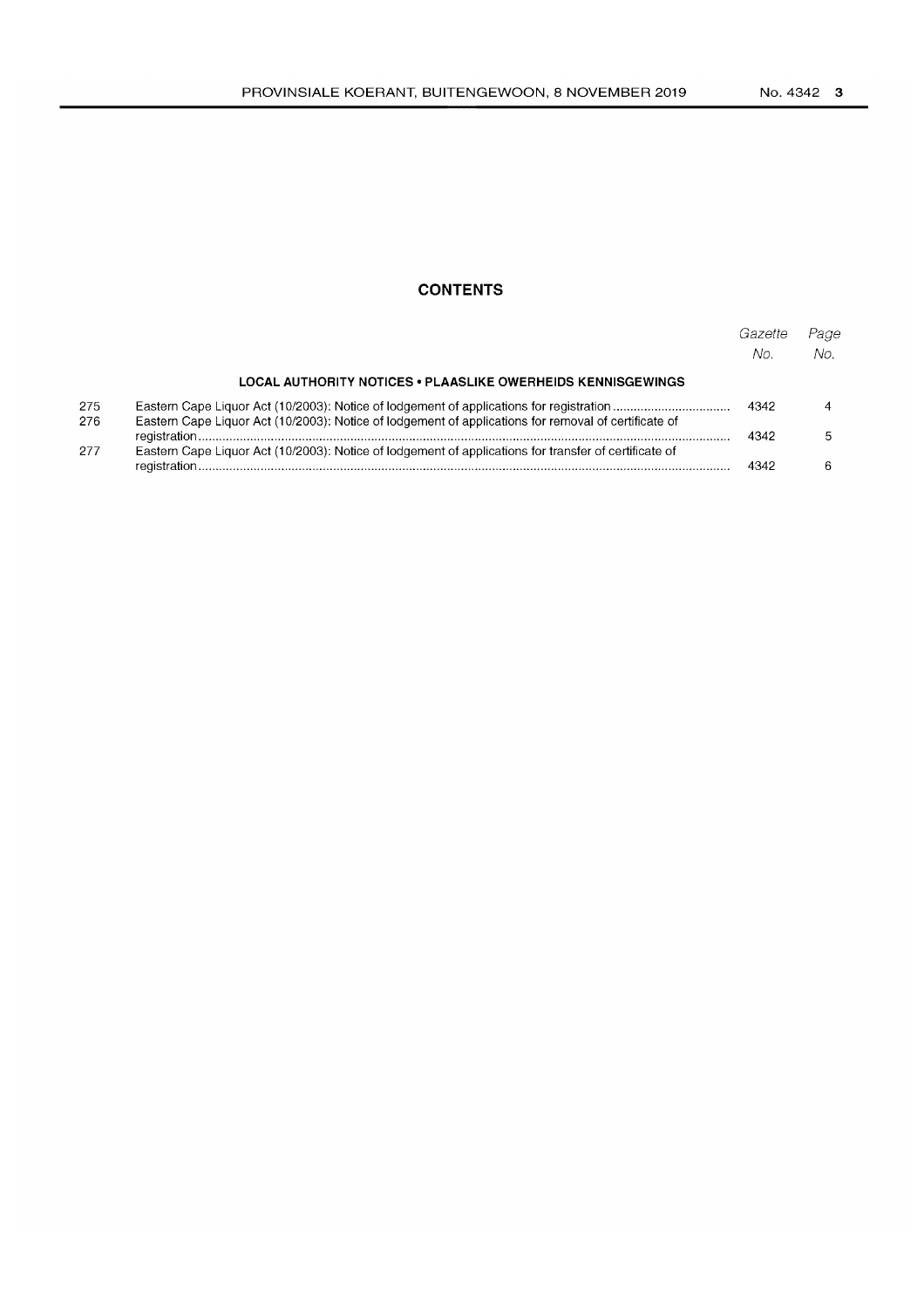# LOCAL AUTHORITY NOTICES • PLAASLIKE OWERHEIDS KENNISGEWINGS

## **LOCAL AUTHORITY NOTICE** 275 **OF** 2019

1. CM3 [Reg4(1)

# EASTERN CAPE LIQUOR ACT, 2003 (Act No.10 of 2003) NOTICE OF LODGEMENT OF APPLICATIONS FOR REGISTRATION

Notice is hereby given that the applications for registration, particulars of which appear in the Schedule hereunder, have been lodged with the Board.<br>Interested parties may, free of charge, inspect any application which a

|     |                           |                                                     | <b>SCHEDULE</b>                     |                                 |                                                                                                                     |
|-----|---------------------------|-----------------------------------------------------|-------------------------------------|---------------------------------|---------------------------------------------------------------------------------------------------------------------|
|     |                           | 2                                                   | 3                                   | 4                               |                                                                                                                     |
|     | <b>Application Number</b> | Name and number of<br>Ward                          | Kind of registration<br>applied for | Kind of<br>liquor to be<br>sold | Name under which business is to be<br>conducted and particulars of the erf,<br>street or farm                       |
| 1.  | REF6906076274085          | Ward 32 Mbhashe Local<br>Municipality               | On and Off<br>Consumption           | All kinds                       | Philasande Tavern, Sundwana Location.<br>Nkanya Admin Area, Elliotdale, 5070                                        |
| 2.  | REF7409215640083          | Ward 47 Nelson Mandela<br>Metropolitan Municipality | On and Off<br>Consumption           | All kinds                       | Dicksy's Tavern, 44 Mdledle Street,<br>Kwanobuhle, Uitenhage, 6230                                                  |
| 3.  | REF2009/223423/23         | Ward 03 Sundays River<br>Valley Local Municipality  | Off Consumption                     | All kinds                       | OK Liquor - Addo, Portion 296 of<br>Commando Kraal Estate No.113, Comer of<br>R335 & Potgieter Crescent, Addo, 6105 |
| 4.  | REF7009140283080          | Ward 15 Buffalo City<br>Metropolitan Municipality   | On and Off<br>Consumption           | All kinds                       | Country Bumpkin Floradale, Portion 84 of<br>Farm 817. Beacon Bay, East London, 5201                                 |
| 5.  | REF7302165890081          | Ward 13 Mhlontlo Local<br>Municipality              | On and Off<br>Consumption           | All kinds                       | Njabulos Tavern, Mbalisweni Admin Area,<br>Buhlungwana Location, Qumbu, 5180                                        |
| 6.  | REF8004125977086          | Ward 17 Buffalo City<br>Metropolitan Municipality   | Off Consumption                     | All kinds                       | 130 Take Away, 130 Ntshekisa Road, New<br>Brighton, Port Elizabeth, 6000                                            |
| 7.  | REF7612291081086          | Ward 6 Nyandeni Local<br>Municipality               | On and Off<br>Consumption           | All kinds                       | Zanobuhle Tavern, Ntlangwini Location,<br>Ngojini Admin Area, Ngqeleni, 5410                                        |
| 8.  | REF6602060080089          | Ward 32 Nelson Mandela<br>Metropolitan Municipality | On and Off<br>Consumption           | All kinds                       | E & A Liquors, 53 Allie Street, Salt Lake,<br>Port Elizabeth, 6001                                                  |
| 9.  | REF1989/038575/23         | Ward 10 Sengu Local<br>Municipality                 | Off Consumption                     | All kinds                       | OK Liquor Sterkspruit, 56 Main Street,<br>Sterkspruit. 9762                                                         |
| 10. | REF7912245471080          | Ward 3 Blue Crane Local<br>Municipality             | On and Off<br>Consumption           | All kinds                       | Razz - Ma - Tazz Tavern, Ngwalangwala<br>Street, Mnandi Location, Somerset East,<br>5850                            |
| 11. |                           | Ward 24 King Sabata<br>Dalindyebo Local             | On and Off                          | All kinds                       | Doctor's Tavern, Xwangu Location, Zithulele                                                                         |
| 12. | REF8301225708084          | Municipality<br>Ward 11 King Sabata                 | Consumption                         | All kinds                       | Admin Area. Mganduli, 5080                                                                                          |
|     | REF7805220242080          | Dalindyebo Local<br>Municipality                    | On and Off<br>Consumption           |                                 | Mdumane's Shebeen, No. C181 Xaba<br>Street, Chris Hani, Mthatha, 5099                                               |
| 13. | REF6902020450087          | Ward 07 Engcobo Local<br>Municipality               | On and Off<br>Consumption           | All kinds                       | Zamokuhle Tavern, Beyele Admin Area,<br>Engcobo, 5050                                                               |
| 14. | REF2018/578498/07         | Ward 07 Sakhisizwe Local<br>Municipality            | On and Off<br>Consumption           | All kinds                       | Vosho's Tavern. Stokwe's Basin, Cala. 5455                                                                          |
| 15. | REF8105235280083          | Ward 28 Nelson Mandela<br>Metropolitan Municipality | On and Off<br>Consumption           | All kinds                       | Ace Liquors, 45 Mbolekwa Street, Zwide,<br>Port Elizabeth, 6001                                                     |
| 16. | REF8312180044084          | Ward 14 Kouga Local<br>Municipality                 | On and Off<br>Consumption           | All kinds                       | Milkwood Market, Farm 335, Outeniqua<br>Street. Zeekoei Rivier. Jeffreys Bay, 6330                                  |
| 17. | REF8503256255089          | Ward 25 Matatiele Local<br>Municipality             | On and Off<br>Consumption           | All kinds                       | Lethabong Joy Tavern, Malosong Admin<br>Area, Zone 1, Matatiele, 4730                                               |
| 18. | REF7309245969082          | Ward 29 Ingquza Hill<br>Local Municipality          | On and Off<br>Consumption           | All kinds                       | Razz Tavern, Mketengeni Admin Area,<br>Nxarhabe Location, Flagstaff. 4810                                           |
| 19. | REF6310107085083          | Ward 02 Umzimvubu<br>Local Municipallity            | On and Off<br>Consumption           | All kinds                       | Black Horse Tavern, Mampondweni<br>Location, Lubaleko Admin Area, Mount<br>Ayliff. 4735                             |
| 20. | REF6912256231085          | Ward 14 Elundini Local<br>Municipality              | Off Consumption                     | All kinds                       | Sweet Home Two, Makgaseng Location,<br>Mount Fletcher, 4770                                                         |
| 21. |                           | Amahlathi Local                                     |                                     | All kinds                       | The Keiskammahoek Arts & Culture<br>Festival, Keiskammahoek Sport Ground,                                           |
| 22. | REF8906135274082          | Municipality<br>Enoch Mgijima Local                 | Special Event                       | All kinds                       | Main Street, Kesikammahoek, 5670<br>Kings & Queens Festival, R67 Victoria                                           |
| 23. | REF2019/283943/07         | Municipality<br>Nelson Mandela                      | Special Event                       | All kinds                       | Manor Guest House, Queenstown, 5320<br>Kasi Stayela Hayi Kabi, Thonjeni Street,                                     |
| 24. | REF6802295383080          | Metropolitan Municipality<br>Nelson Mandela         | Special Event<br>Special Event      | All kinds                       | Zwide Stadium. Zwide, Port Elizabeth. 6201<br>Dopestinc Events Management, Victoria                                 |
|     | REF2015/156669/07         | <b>Metropolitan Municipality</b>                    |                                     |                                 | Drive, Victoria Park, South End, Port<br>Elizabeth. 6001                                                            |
| 25. | REF9511156024082          | King Sabata Dalindyebo<br>Local Municipality        | Special Event                       | All kinds                       | UTA Summer Sixteen, Mthatha 2010<br>Stadium, Errol Sprigg Avenue, Vulindlela<br>Heights, Mthatha, 5099              |
| 26. | REF2016/320926/07         | Ndiambe Local                                       | Special Event                       | All kinds                       | Ndlambe Music Festival, 4084 Mkrakra                                                                                |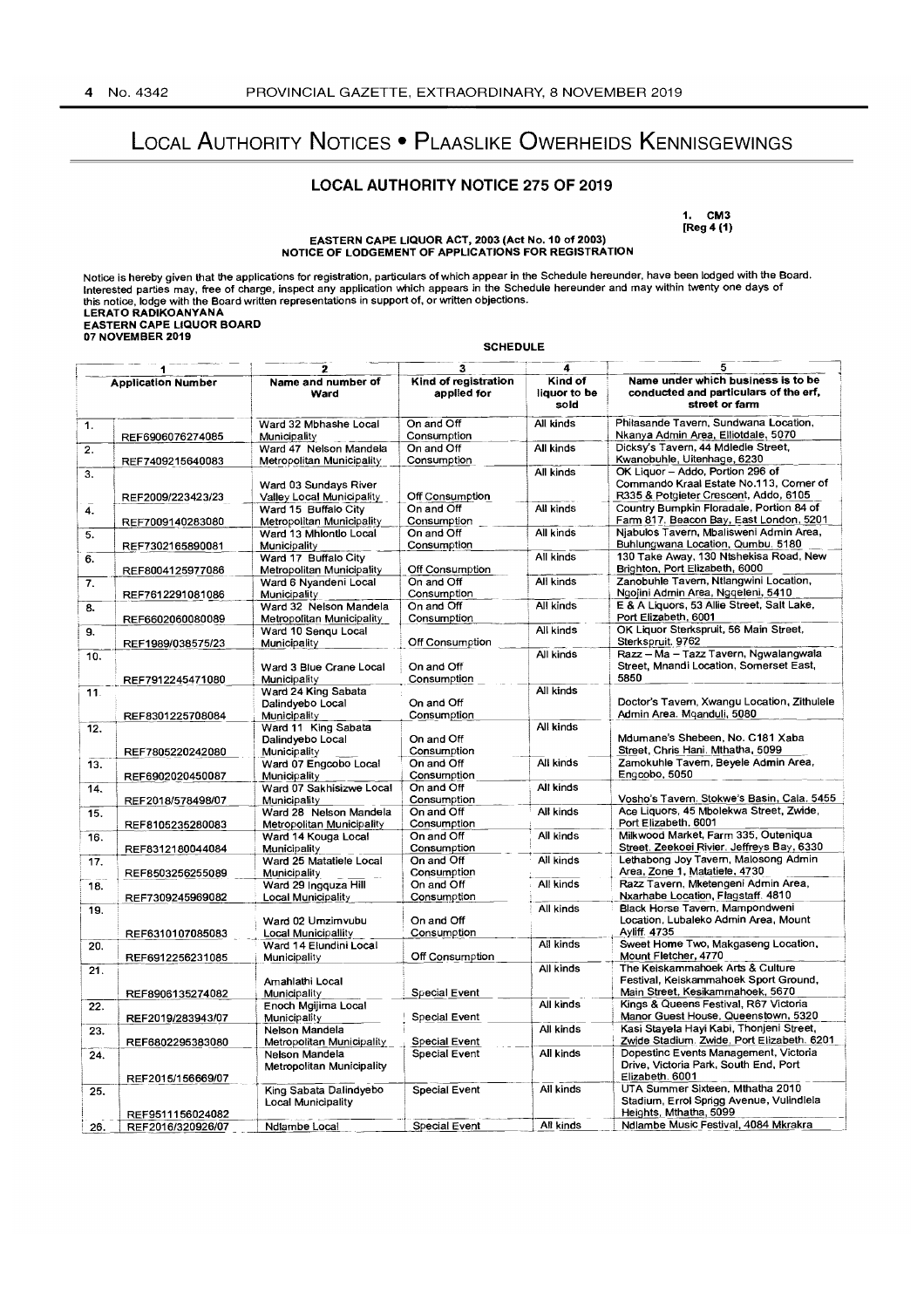|     |                   | Municipality              |                      |           | Street, Nkwenkwezi, Port Alfred, 6170    |
|-----|-------------------|---------------------------|----------------------|-----------|------------------------------------------|
| 27. |                   | King Sabata Dalindvebo    | <b>Special Event</b> | All kinds | Native Summer Party 2019, 107 Errol      |
|     |                   | Local Municipality        |                      |           | Sprigg Avenue, Mthatha 2010 Stadium.     |
|     | REF2015/095386/07 |                           |                      |           | Vulindlela Heights, Mthatha, 5099        |
| 28. |                   | King Sabata Dalindyebo    | Special Event        | All kinds | Ikho Pub & Butchery Event, Gogozavo      |
|     |                   | <b>Local Municipality</b> |                      |           | Location, Mahlamvu Admin Area, Mganduli, |
|     | REF9212146292083  |                           |                      |           | 5080                                     |

## **LOCAL AUTHORITY NOTICE 276 OF 2019**

FORM 13 [Reg 16 (1)]

#### EASTERN CAPE LIQUOR ACT, 2003 (Act No. 10 of 2003)

#### NOTICE OF LODGEMENT OF APPLICATIONS FOR REMOVAL OF CERTIFICATE OF REGISTRATION

Notice is hereby given that the applications for removal of certificates of registration, particulars of which appear in the Schedule hereunder, have been lodged with the Board.

Interested parties may, free of charge, inspect any application which appears in the Schedule hereunder and may within twenty one days of this notice, lodge with the Board written representations in support of, or written objections.

LERATO RADIKOANYANA EASTERN CAPE LIQUOR BOARD 07 NOVEMBER 2019

#### **SCHEDULE**

|    | <b>Application Number</b> | Name and number<br>of Ward                                   | Particulars of<br>certificate of<br>registration                                                                                   | Particulars of holder of<br>certificate of registration | Particulars of the proposed<br>premises                                           |
|----|---------------------------|--------------------------------------------------------------|------------------------------------------------------------------------------------------------------------------------------------|---------------------------------------------------------|-----------------------------------------------------------------------------------|
| ٦. | ECP20570/90454/ON         | Ward<br>Nelson<br>-2<br>Mandela Metropolitan<br>Municipality | Heartball Football Club.<br>Lawson Brown School<br>Valley, Fields<br>Roosevelt Street.<br>Millard Grange<br>Port Elizabeth<br>6001 | Heratball Football Club                                 | Corner of Southport, Sheringhan<br>& Nobds, Summerstrand, Port<br>Elizabeth, 6001 |